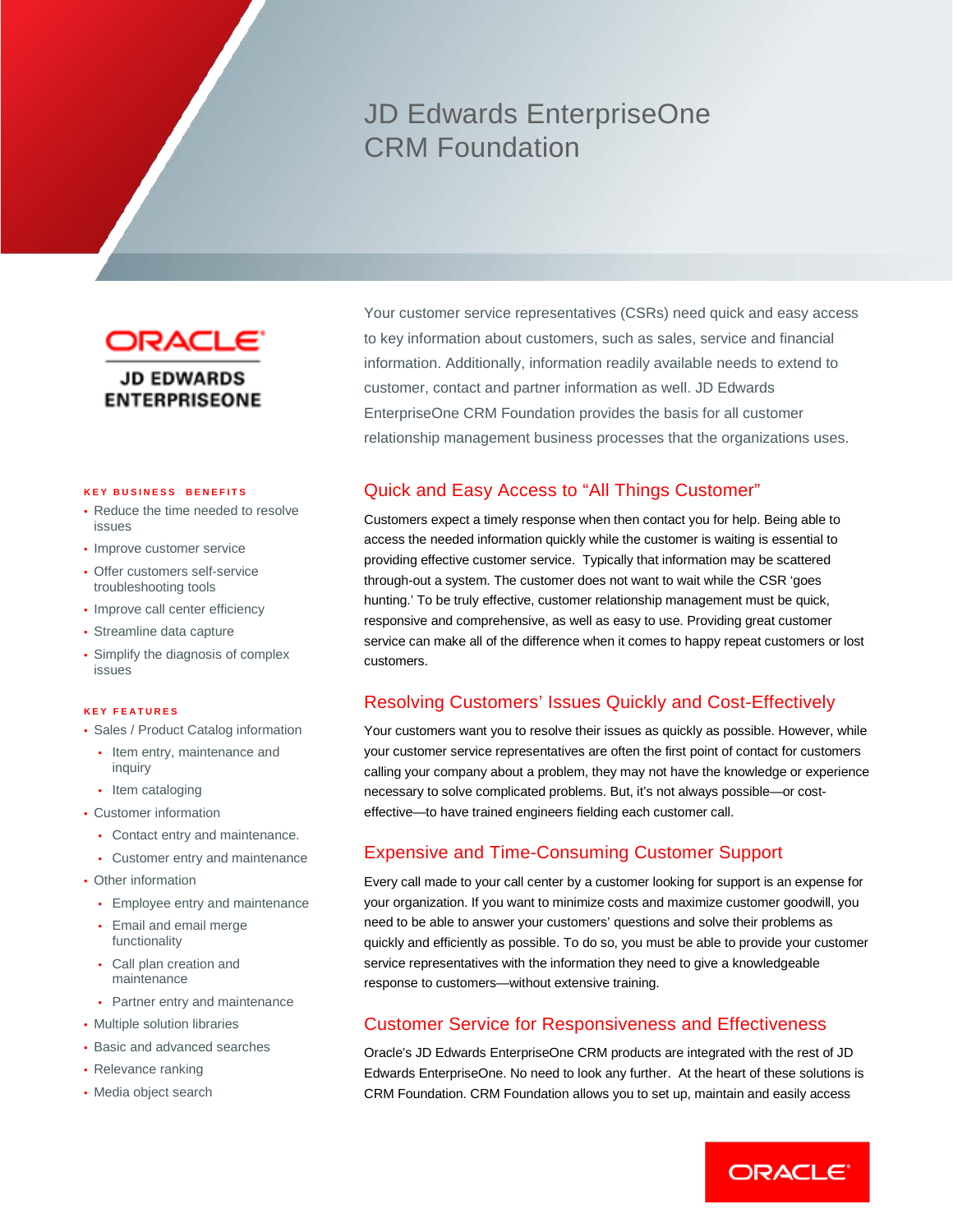- Solved count and usage count metrics
- Item association
- Permanent case and work history association
- Branch and linear scripts
- Multilingual support
- Automatic capture of data
- Script-authoring tool
- Script validation
- Scoring
- On-screen script prompter
- Item association
- Script cloning
- Script personalization

information about your customers, employees, partners and contacts. You can setup and maintain product item and item catalogs, which can be used in sales, service and support business processes. You can set up email lists and use email merge functionality to communicate similar information to large groups of people. And you can create call plans to assist sales and service employees.

# Easy-to-Use, Searchable Repository of Issues and Fixes

With Oracle's JD Edwards EnterpriseOne Solution Advisor, you can provide your customer service reps with a searchable repository of known issues and associated fixes. Information is no longer kept in silos. Instead, it can be shared with your entire organization. As a result, reps are better able to resolve issues when they are first contacted, eliminating the expense of scheduling follow-up calls or sending technicians to customers' sites.

#### Speed Issue Resolution

Solution Advisor is designed to reduce the time it takes for your customer service reps to resolve issues by giving them the information they need to solve even the most technical problems. The job is made easier with intelligent searching functionality that speeds the return of only the most relevant information.

Reps can use keywords to search across multiple object types, including cases, work orders, scripts, and solutions. Solution Advisor enables reps to choose the number of records being returned, so they are able to widen or narrow their search as needed.

To save additional time, Solution Advisor returns results in the order of their relevance to the search. It determines relevance by calculating a score for each returned element based on how well it matches the search criteria and how often the solution is used. Rather than searching through a list of results that are ranked indiscriminately, your reps can quickly focus on only the most likely solutions to your customers' issues.

# Intelligent Scripts Help You Quickly Resolve Issues

With Oracle's JD Edwards EnterpriseOne Branch Scripting, you can create intelligent scripts that walk your customer service reps through the information-gathering process so that they are able to resolve problems as quickly as possible. The scripts simplify the diagnosis of complex issues, so your less experienced reps can provide the same level of service as those with more experience. With the support of scripts, your reps are more likely to be able to resolve customers' issues over the phone, which reduces the number of times service technicians must be sent out to solve customers' problems.

Branch Scripting also lets you do much more than just resolve issues. You can create scripts that support your reps as they capture information, fulfill customer requests, or support sales. But no matter what type of script you create, Branch Scripting helps your organization streamline and standardize how you collect customer information which ensures greater accuracy and consistency of data.

# Getting the Most from Your Organization's Information Assets

Knowledge of your company's products, faults, and associated fixes is a key asset. It's important to have a tool that can organize this information and help you quickly find what you are looking for. Solution Advisor makes this easy to do. Each solution can be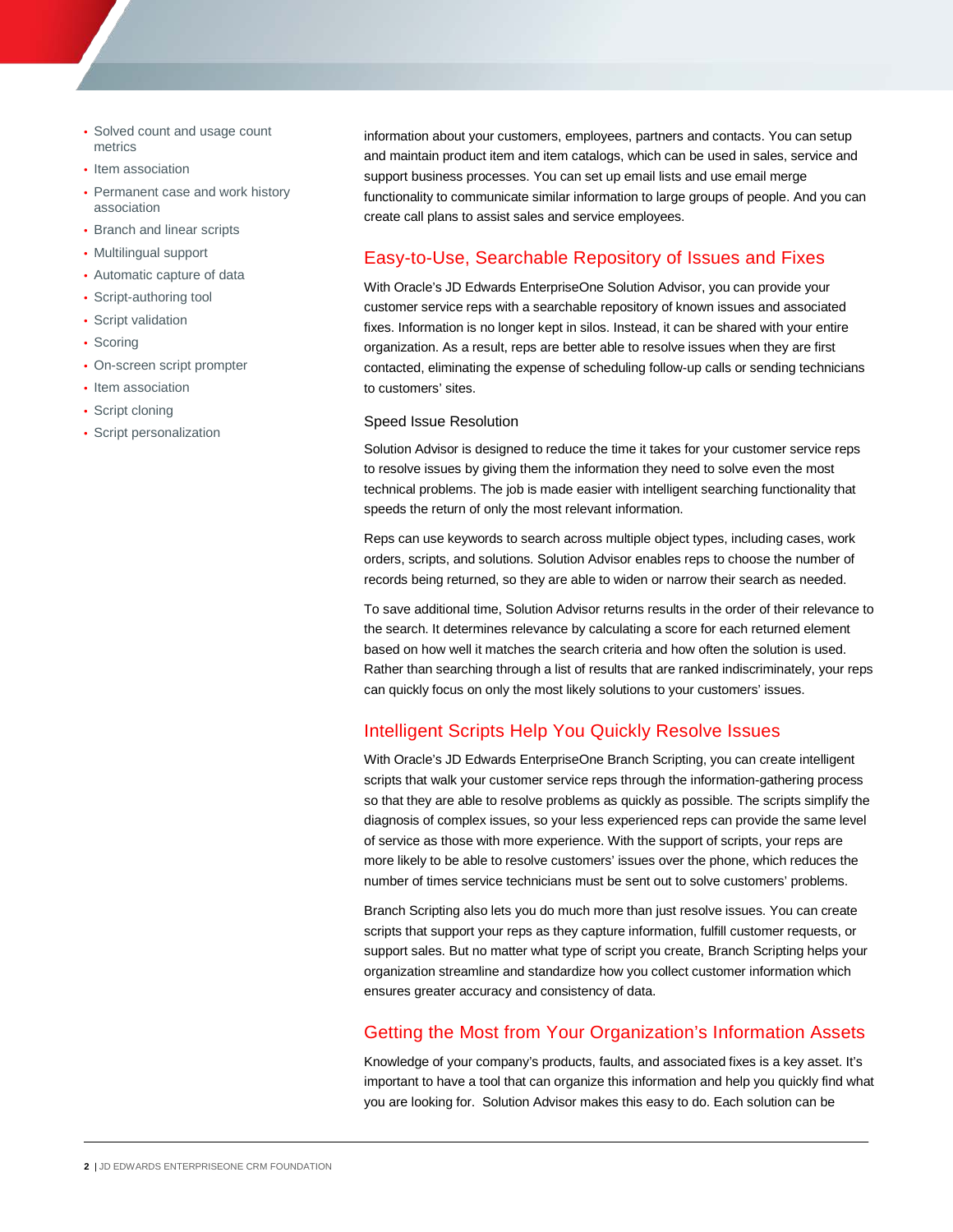associated with an item, such as a product you manufacture, so that when a rep creates a case to record an issue a customer is having with a particular product, the system automatically displays a list of solutions that have resolved previous cases for that same product.

And, as each case or work order becomes associated with a solution, Solution Advisor updates the solution record with the relationship information. Each solution record includes all cases and work orders to which the solution has been applied, regardless of whether the solution solved the case or work order. With this information, you can track the number of cases and work orders associated with particular solutions or determine if other solutions have been associated with a specific case or work order.

## Enabling Your Customers to Help Themselves

Solution Advisor doesn't just give your reps the information they need to resolve problems—it also lets you speed customer service by helping your customers help themselves. You can use Solution Advisor with JD Edwards EnterpriseOne Customer Self Service to extend your knowledgebase of known issues and fixes directly to your customers through a web-based portal so that they can perform their own searches. In addition to enabling your customers to resolve their problems more quickly and efficiently, this self-service functionality can dramatically cut down on the number of calls made to your call center.

## Creating Effective Scripts with Ease

Branch Scripting makes it easy for you to create both linear and branch scripts. Linear scripts lead your reps through a fixed set of questions in a fixed order, and branch scripts use conditional logic to determine the sequence of questions being asked based on the customer's response. For example, once a customer responds to a question about the product model, the script then leads the rep to questions specific to that model number. This intelligent scripting technology makes branch scripts ideal for situations where your customer service reps are trying to work through complex issues. They can ask the right questions without wasting time gathering unnecessary information.

During a call, the system displays each question and calculates the score as each answer is provided. This information is then used to deter-mine the next logical question. In addition, the scores calculated by the system can be used to automatically rate the importance of customers or their issues so that they can be assigned to the appropriate queue for follow-up or escalation.

## Ensuring Your Reps Can Help Your Customers

With Branch Scripting, your reps are automatically led to the questions they need to ask to resolve customer issues, up-sell or cross-sell products, qualify leads, or process new sales orders. As they go through the script, the information they enter in the system not only triggers new questions to ask but also is saved for future reference. Depending on the information being gathered, this data can be used for marketing and sales efforts, or it can be attached to work orders for use by technicians who are following up on issues, so they can troubleshoot problems before they even arrive at a customer's site.

Branch Scripting lets you create scripts that lead your reps to potential resolutions for issues customers are having. Or, by using Branch Scripting with the knowledge